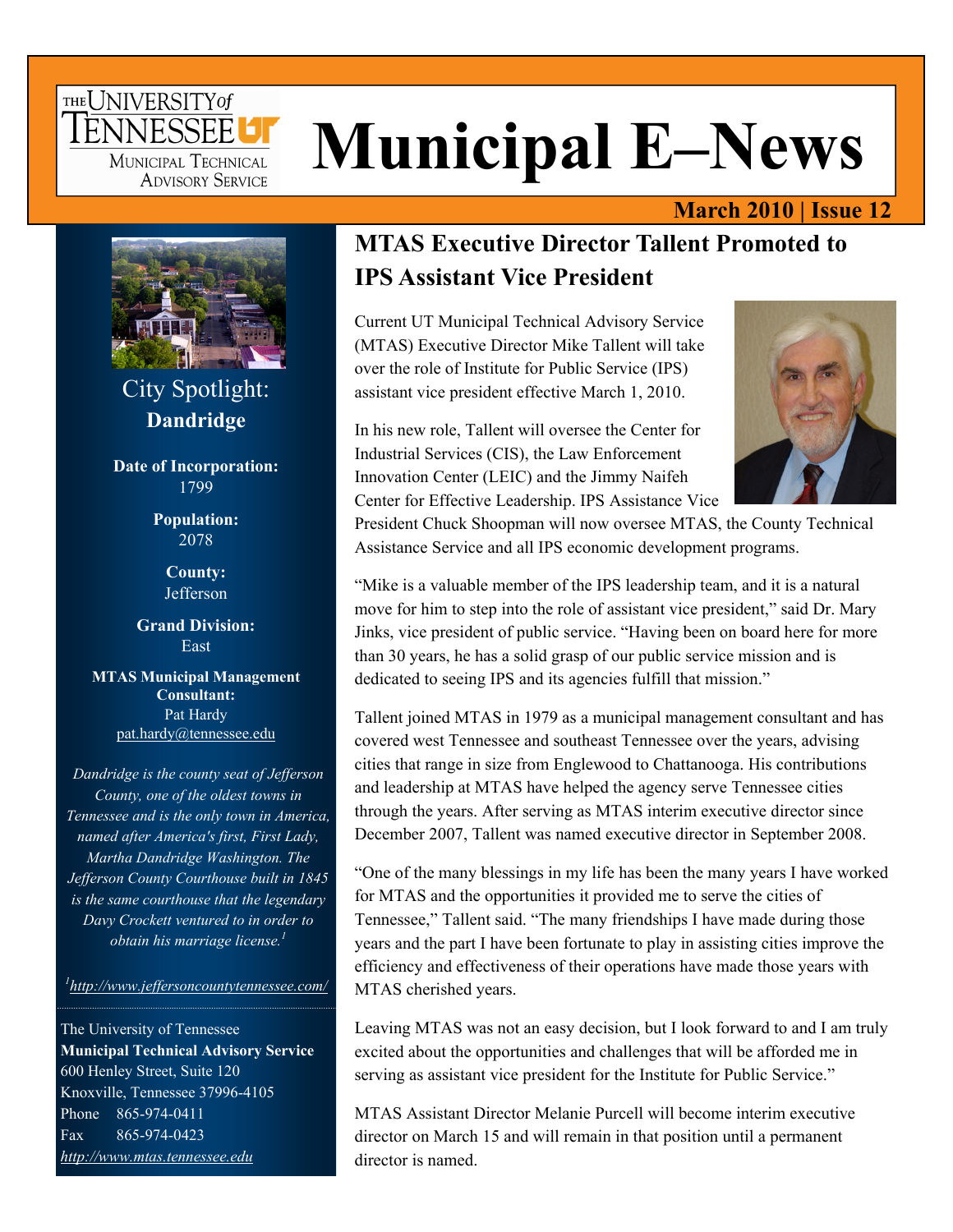### **The 2010 Federal Census is Coming: Is Your Community Ready to be Counted?**

*Gary Jaeckel, MTAS Municipal Management Consultant* 

As an elected official you can make a difference in the outcome of the upcoming Federal Census. You can raise the awareness of, and encourage participation in, this important event. By doing so, you will help your constituents receive their fair share of federal funds and congressional representation.

#### **Why is the Census Important to Local Governments?**

- $\div$  The census population totals will determine which states gain or lose representation in the House of Representatives.
- $\div$  The census determines the amount of state and federal funding communities receive.
- $\div$  2010 census data will directly affect how more than \$3 trillion will be allocated to governments over the next 10 years.
- $\div$  Businesses can use census data to locate supermarkets, new housing and other business facilities.

#### **2010 Census Questionnaire: Quick, Easy and Confidential!**

The 2010 census questionnaire will only contain 10 questions, making it one of the shortest questionnaires in history and will take just 10 minutes to complete. Questionnaires will be

mailed out to households during the month of March and many households may receive a replacement questionnaire in early April. Census workers will be visiting households that do not return questionnaires beginning in April.

By law, the Census Bureau cannot share an individual's census responses with anyone, including other federal agencies and law enforcement agencies.

#### **Opportunities and Responsibilities of Cities and Counties**

- Each city and county should currently be involved in a "Complete Count Committee."
- **List of Local Census Offices in Tennessee**

Federal census employees, including Partnership Specialists, are located in several regional offices throughout Tennessee. The following list provides the current local address and the local telephone number of these offices.

Memphis: 901-251-4410 Shelby County: 901-251-5420 Jackson: 731-256-3480 Columbia: 931-922-5030 Nashville: 615-234-5760 Murfreesboro: 615-278-1590 Cookeville: 931-303-0770 Chattanooga: 423-424-5930 Knoxville: 865-291-5420 Johnson City: 423-722-2660

Questions about the census and the process of conducting the census can be directed to your nearest local office.

 $\div$  The task of each committee is to motivate the community to respond and mail back the 2010 census questionnaire.

 $\div$  Every city should have at least one representative on this committee.

**❖** Each committee has been assigned a Partnership Specialist to assist the committee in developing a public awareness/marketing program for their community.

• Conduct "town hall" meetings or other events to encourage census participation by the residents of your community.

Subsequent to the initial mailing of 2010 census questionnaires, the Census Bureau will undertake an extensive campaign to take inperson counts of people living in group quarters; such as college dormitories, military barracks, nursing homes, shelters, as well as those displaced by natural disasters.

For those individuals that are currently homeless, the Service

Based Enumeration (SBE) operation has been created in order to insure these individuals are counted. The SBE is designed to provide an opportunity for people experiencing some form of displacement or lack of permanent address to be included in the census, by counting them at service-based locations, such as homeless shelters, soup kitchens, etc.

*(Continued on page 3)*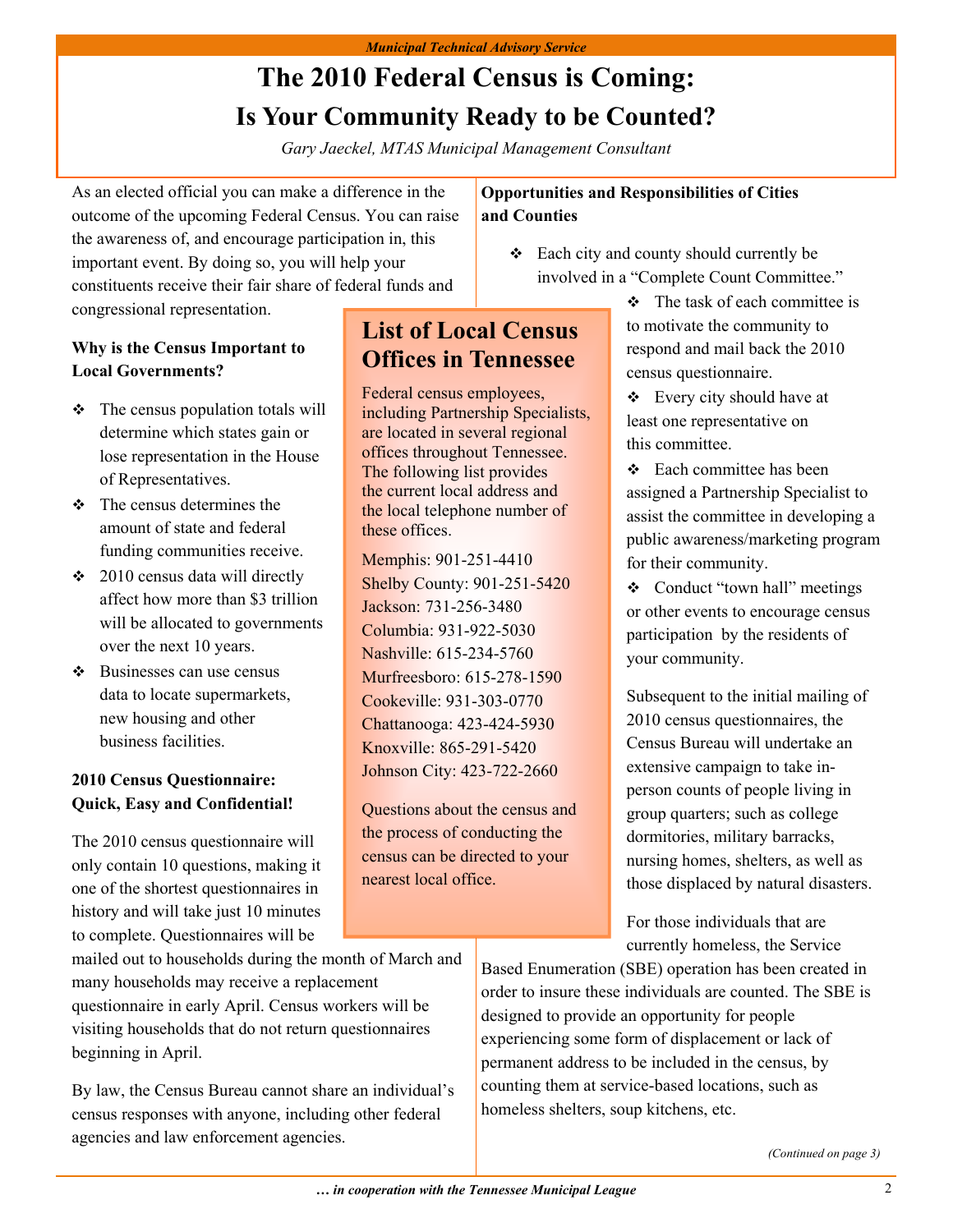Census forms will be available at various community locations for use by people who either did not receive a census form in the mail or who believe they were not otherwise included on any other census form.

#### **Key Dates Remaining for the 2010 Federal Census**

#### **March 2010**

Census forms will be mailed or delivered to households.



#### **April 1, 2010**

National Census Day—use this day as a point of reference for sending your completed forms back in the mail.

#### **April—July 2010**

Census takers visit households that did not return a form by mail.

#### **March 2011**

By law, the Census Bureau completes delivery of redistricting data to states.

For additional information regarding the federal census, the Census Bureau has created a Census 2010 Web site which contains helpful information regarding the census and the process being followed to insure an accurate count is made of all cities and counties: <http://2010.census.gov/2010census/>.

### **Municipal Administration Program Residential Codes | March 3-17, 2010**

This class will familiarize local government officials with the full ramifications of the "Tennessee Clean Energy Future Act of 2009" including any changes that will occur as a result of the implementation of this act on July 1, 2010. Enforcement of the new energy code as well as the International Residential Code for one- and two-family dwellings in Tennessee will be covered.

Course instructor: Ray Crouch, MTAS Fire Management Consultant

[Click here for a registration brochure](http://www.mtas.tennessee.edu/Training/MAP_2010/march_2010.pdf)

### *(Continued from page 2)* **Continued from page 2) OSHA 300 Logs Must Be Posted**

*Richard Stokes, MTAS Human Resource Consultant* 

Have you already posted your Occupational Safety and Health Administration (OSHA) Form 300A? If you have already posted them, you are ahead of the curve. If not, you have some work to do.

According to OSHA Standards, covered employers are required to post the form 300A, a Summary of Work-Related Injuries and Illnesses, from February 1 until April 30 each year. Form 300A reports your total number of deaths, missed workdays, job transfers or restrictions, and injuries and illnesses as recorded on Form 300 (the Log of Work-Related Injuries and Illnesses). You should be maintaining the Form 300 throughout the year. Forms 300A and 300 are two of three OSHA forms required as part of your agency's recordkeeping rule.

If you are covered by the Occupational Safety and Health Act, you must also post a notice informing employees of the act's protections and obligations. The notice must be posted in a conspicuous place or where notices to employees are customarily posted. An MTAS publication is available to assist you in filling out the necessary form. [View publication](http://www.mtas.utk.edu/KnowledgeBase.nsf/0/53477CFC0705E08C85256BC1005DBE24?OpenDocument)

For more information, Stokes may be contacted at [richard.stokes@tennessee.edu](mailto:richard.stokes@tennessee.edu) or 615-532-4956.

### **2009 MTAS Salary Survey Available**

Tennessee cities have responded to the call, and the 2009 MTAS Salary Survey is now available.

To generate a report, use your MTAS-provided survey password to access the database.Once logged onto the site, click on the option to go to "Reports." On the reporting page, you may either generate a complete report of all salary data or a report containing selected data including specific positions, population ranges, cities, counties, and many other possibilities.

Thanks to everyone who took the time to enter their data.

For more information on accessing the database, please contact Justin O'Hara, MTAS IT Consultant at [justin.ohara@tennessee.edu](mailto:justin.ohara@tennessee.edu) or 865-974-0628.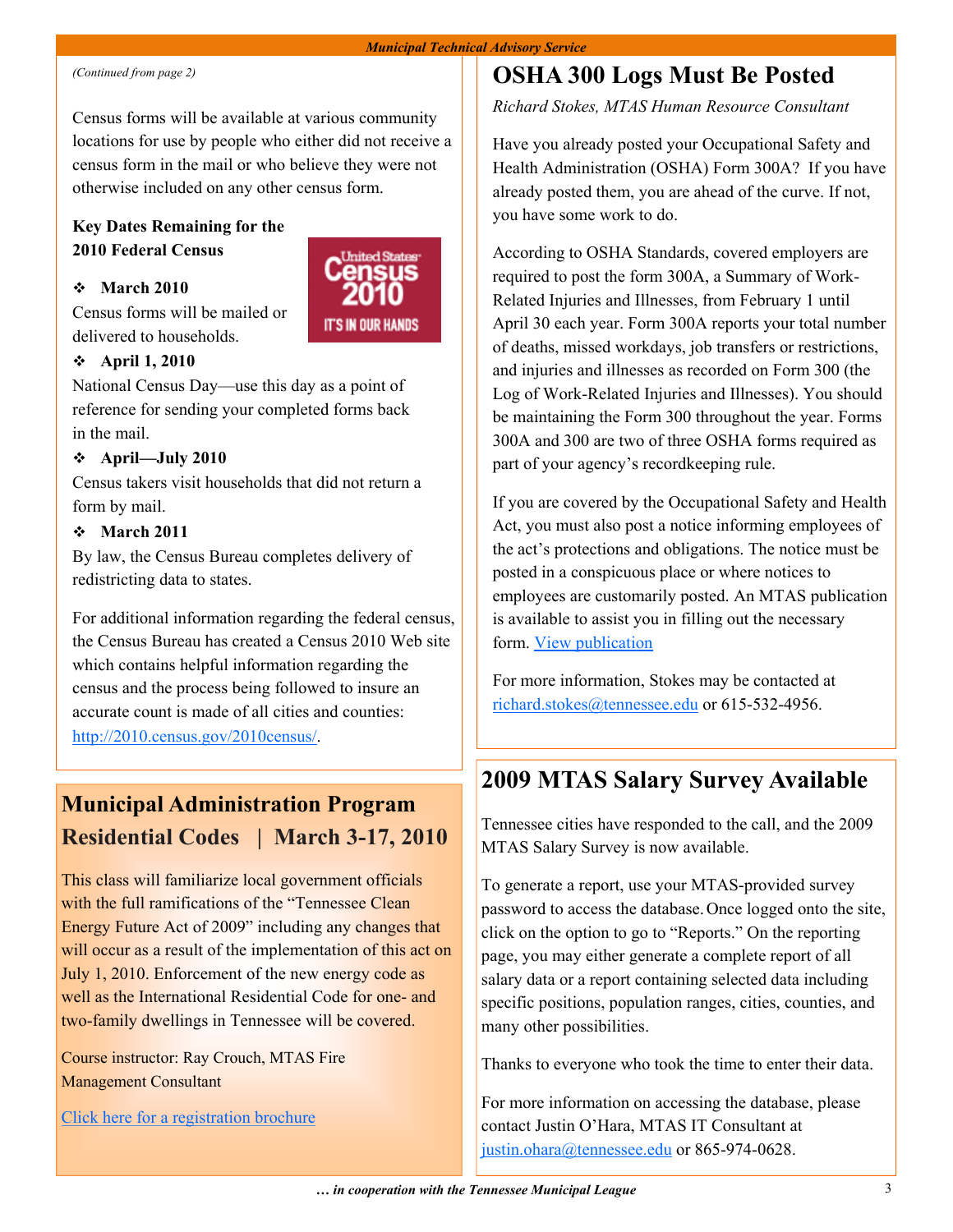#### *Municipal Technical Advisory Service*

### **Google Fiber for Communities**

*Justin O'Hara, MTAS IT Consultant* 

Google is planning to build an ultra-high speed broadband network to the home in one or more trial locations across the country. On February 10, 2010, Google issued a Request for Information (RFI). The response deadline is March 26, 2010. Information about the program is listed on the project's website at <http://www.google.com/appserve/fiberrfi>.

On the Web site, a video by the Product Manager, James Kelly, provides a brief overview of the project. On this page the link "Get Involved" allows you to indicate your interest in participating in the program.

 The "Learn more about the fiber optic trial" link provides additional resources including a Project Overview, Instructions, Legal Statements and a FAQ page.

Google is looking for a detailed response to the Local Government RFI. If your municipality is interested in participating in this program, take a look at the website as soon as possible and begin to collect the needed information. The RFI allows users to complete the sections incrementally. You may return to the RFI as needed to complete it.

For questions, contact Justin O'Hara at [justin.ohara@tennessee.edu](mailto:justin.ohara@tennessee.edu) or 865-974-0628.



### **Mark Your Calendar!**



### **Eagle's Landing, Sevierville, TN Wednesday, June 9, 2010**

IPS' annual golf tournament benefits the Muscatello/ Rodgers Local Government Internship Endowment at the University of Tennessee. The endowment supports scholarships for students who are studying public administration, finance, communications, engineering or other related fields, and are interested in pursuing a career in local government. Scholarship recipients work in summer internships with the Municipal Technical Advisory Service (MTAS) and the County Technical Assistance Service (CTAS), agencies of the Institute for Public Service.

The endowment memorializes Paula Muscatello's commitments to education, and to loving and supporting her family. Her husband, Joe Muscatello, is a former employee of MTAS and current TML Bond Fund representative. Muscatello established the scholarship in her honor as well in the memory of Bill Rodgers, a long-time employee of CTAS whose dedication to improving local government was an inspiration to many.

Opportunities for sponsorships are: hole (\$250), major (\$500) and tournament (\$1,000). Individual golfers play for \$100 or register a team of four for \$400.

For information on registering a team or sponsoring the tournament, please contact Paul Bowman, Development Director, Institute for Public Service, at [paul.bowman@tennessee.edu](mailto:paul.bowman@tennessee.edu) or 865-974-6587.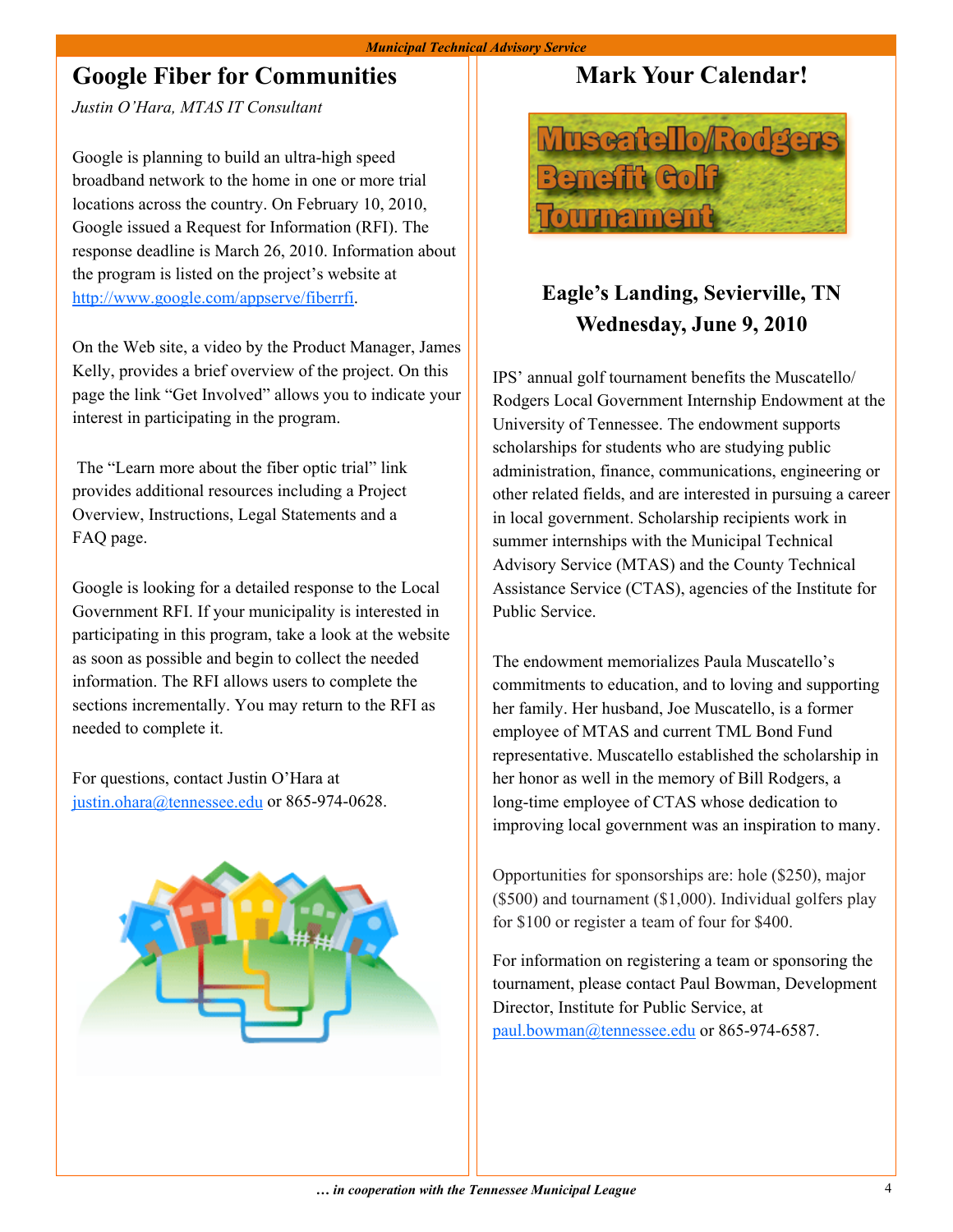### **Fire Team USA Returns to Tennessee March 24-25, 2010 Memphis, Tennessee**

Fire Team USA is a federally funded Fire Prevention grant, administered by the U.S. Department of Homeland Security, FEMA. Fire Team USA



began as Fire Team Tennessee in 2005 and the grant home is the Tennessee Fire Safety Inspectors Association.

The Fire Team Tennessee pilot served to test the theory that bringing stakeholders together to learn about community fire protection, with specific emphasis on the role that fire sprinklers can play. This program would help policy makers, along with building and fire officials, to develop a solid plan to deal with their communities growth and the needs involved with growth.

The theory worked, and Fire Team Tennessee expanded to Fire Team USA. Fire Team USA has spent the last four years criss-crossing the country, state by state. Next month, Fire Team USA will return to its home state of Tennessee with a workshop delivery in Memphis. Thirtysix states have been visited in all to date, with additional states on the 2010 lineup.

For the Memphis session, all you have to do is coordinate your community's team, sign up, and show up! Accommodations, training, and information are all provided FREE OF CHARGE.

#### Registration is easy, log on to

<http://www.fireteamusa.com> and register. The Fire Team USA team will make your hotel arrangements and provide you with a confirmation and details. Hotel is to be confirmed.

Those invited to attend include city manager, fire chief/ fire marshal, mayor, commissioner/aldermen/council member, building commissioner or official planning commission chairman or member, water purveyor insurance agent, builder/developer, and other community leaders.

Also visit the Fire Team Tennessee Web site at [http://www.fireteamtennessee.com/.](http://www.fireteamtennessee.com/)

### **E85 Conversion Opportunities in East Tennessee**

*Warren Nevad, MTAS Municipal Management Consultant* 

On February 2, 2010, city mayors from Kingston, Rockwood, Harriman and Crossville and MTAS Municipal Management Consultants Dana Deem and Warren Nevad met in Kingston, Tennessee to explore new ways to further their sustainability efforts in fleet management. The Tennessee Renewable Energy and Economic Development Council (TREEDC) and East Tennessee Clean Fuels Coalition (ETCFC) arranged the meeting with Flex Fuel U.S. to learn about ethanol conversion capability for local government fleets in east Tennessee. ETCFC Director Jonathan Overly and TREEDC Director Nevad recognized that an east Tennessee E85 conversion initiative would complement the commercial development of cellulosic ethanol in Tennessee and the installation of E85 pumps in Roane and Cumberland Counties.

Flex Fuel U.S. has developed a patented flexible fuel conversion kit that allows the driver to use any combination of gasoline or ethanol—from 100 percent unleaded gasoline to 85 percent ethanol.

[Flex Fuel U.S.](http://flexfuelus.com/index.html) offers EPA certified conversion kits for the following vehicles:

- 2006 Ford/Lincoln—Crown Victoria Police, Crown Victoria Taxi, Lincoln Town Car Airport Livery;
- 2006 Chrysler/Dodge—300/SRT-8, 300AWD, Magnum, Magnum AWD, Charger;
- 2005 Ford/Lincoln—Crown Victoria, Crown Victoria Police, Lincoln Town Car; and
- 2005 Chrysler/Dodge—300/SRT-8, 300AWD, Magnum, Magnum AWD, Charger.

Future plans include investigating the feasibility of implementing a pilot program to introduce the technology and measure the progress of this initiative.

For more information contact Warren Nevad at [warren.nevad@tennessee.edu](mailto:warren.nevad@tennessee.edu) or 865-974-9839.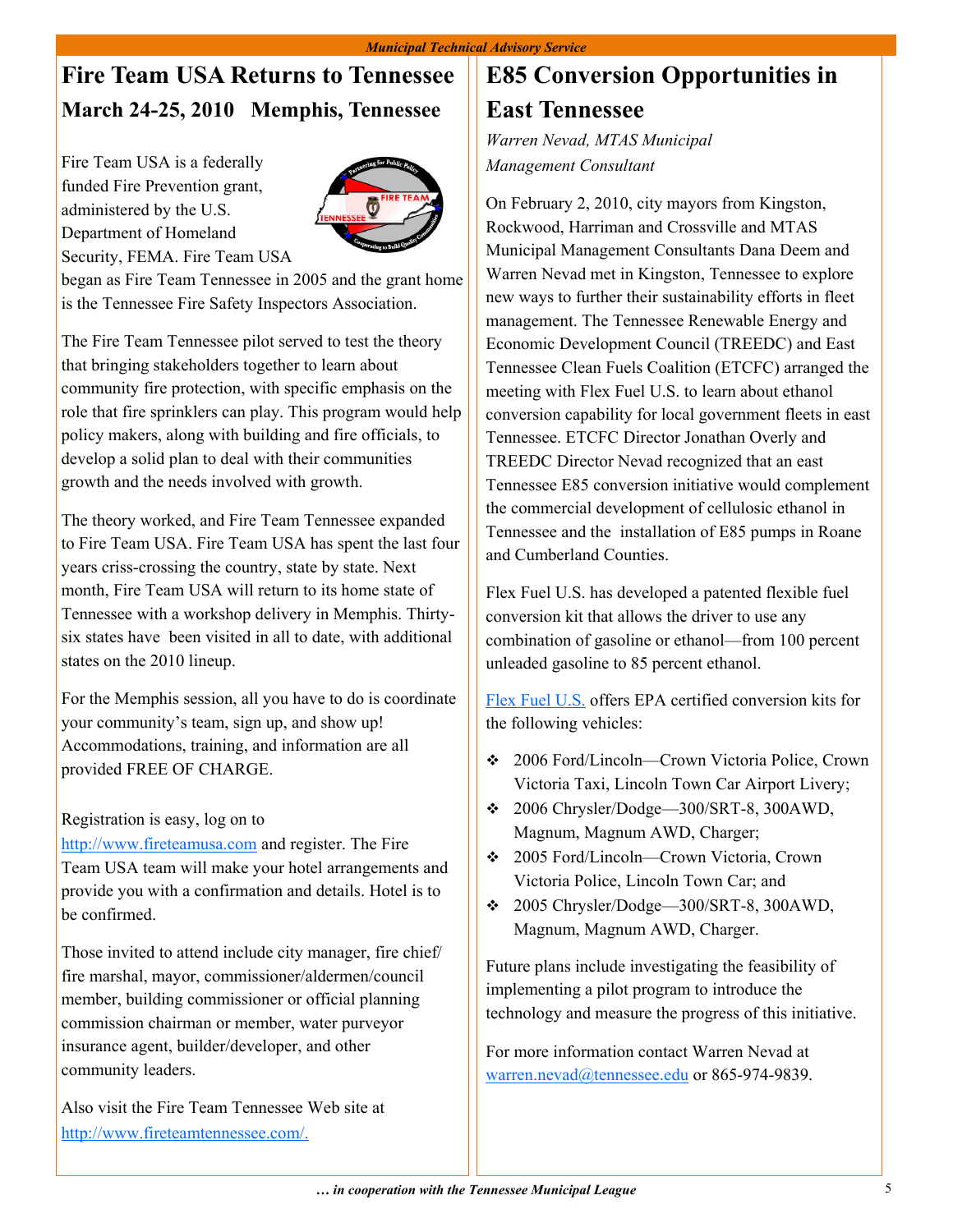### **Municipal Court Clerks Conference March 18-19, 2010**

Every spring court clerks from across the state come together for the Municipal Court Clerks Conference in middle Tennessee.

This two-day conference (which is provided at no cost to participants) is open to all court clerks covering topics such as: court action reports, the electronic citation program, internet based reporting and legal updates to name a few. This training will fulfill the state mandate of three hours per year for the designated municipal court clerk. Check back in the fall for the four-hour workshop that also fulfills the state mandated hour requirement.

[Registration brochure on MTAS Web site](http://www.mtas.tennessee.edu/Training/court_clerks_brochure_10.pdf)

### **Certified Municipal Finance Officer Program**

#### **March 2010 | Planning Operations**

| March | 2  | Spring Hill |
|-------|----|-------------|
| March | 10 | Athens      |
| March | 10 | Jackson     |
| March | 10 | McMinnville |
| March | 17 | Jackson     |
| March | 17 | Morristown  |
| March | 17 | White House |

### **Elected Officials Academy**

#### **March 2010 | Level I**

| March | 4  | Palmer |
|-------|----|--------|
| March | 11 | Palmer |

### **Elected Officials Academy**

#### **March 2010 | Level II**

| March | 11 | Spring Hill |
|-------|----|-------------|
| March | 18 | Spring Hill |
| March | 24 | Monterrey   |

For more information on these and all MTAS classes, visit our Web site at [http://www.mtas.tennessee.edu](http://www.mtas.tennessee.edu/).

### **Municipal Administration Program**

#### **March 2010 | Residential Codes**

This class will familiarize local government officials with the full ramifications of the "Tennessee Clean Energy Future Act of 2009" including any changes that will occur as a result of the implementation of this act on July 1, 2010. Enforcement of the new energy code as well as the International Residential Code for one- and two-family dwellings in Tennessee will be covered.

Instructor: Ray Crouch, MTAS Fire Management Consultant

| March | 3  | Jackson      |
|-------|----|--------------|
| March | 4  | Lakeland     |
| March | 9  | Johnson City |
| March | 10 | Collegedale  |
| March | 11 | Smyrna       |
| March | 17 | Knoxville    |

[Click here for a registration brochure](http://www.mtas.tennessee.edu/Training/MAP_2010/march_2010.pdf)

### **Work Zone Traffic Control/Flagging Course**

The University of Tennessee MTAS and County Technical Assistance Service, in cooperation with the Tennessee Transportation Assistance Program, will offer a work zone traffic control/flagging course which will provide guidance and training for field personnel such as maintenance crews, survey crews and utility crews in the planning, selection, application and operation of short-term work zones.

| 16 | Knoxville    |
|----|--------------|
| 17 | Johnson City |
| 31 | Franklin     |
| 1  | Jackson      |
| 27 | Cookeville   |
| 28 | Winchester   |
|    |              |

For more information on class content and locations, please [click here for a registration brochure.](http://www.mtas.tennessee.edu/Training/wz_2010.pdf)